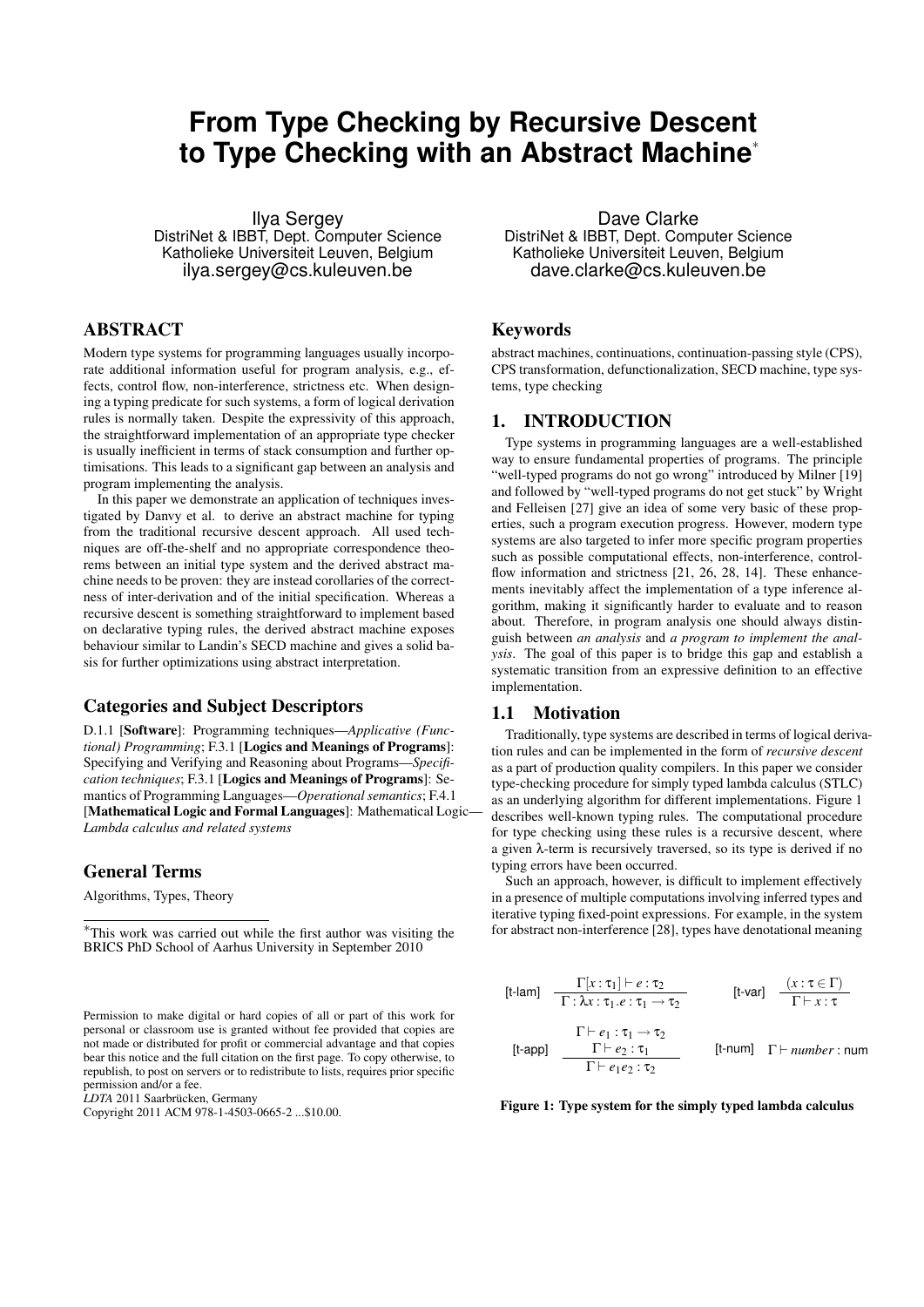```
\langle S, E, num : C \rangle \Rightarrow_t \langle num : S, E, C \rangle<br>\langle S, E[x \Rightarrow \tau], x : C \rangle \Rightarrow_t \langle \tau : S, E[x \Rightarrow \tau]\langle S, E[x \Rightarrow \tau], x : C \rangle \Rightarrow_t \langle \tau : S, E[x \Rightarrow \tau], C \rangle<br>\langle S, E, (\lambda x : \tau.e) : C \rangle \Rightarrow_t \langle \text{nil}, E \sqcup \{x \Rightarrow \tau\}, e \rangle\langle E, (\lambda x : \tau. e) : C \rangle \implies t \quad \langle \text{nil}, E \sqcup \{x \Rightarrow \tau\}, e : Lam(\tau, S) : C \rangle<br>\langle S, E, (e_1 e_2) : C \rangle \implies t \quad \langle S, E, e_1 : Fun(e_2) : C \rangle\Rightarrowt \langle S, E, e_1 : Fun(e_2) : C \rangle\langle \tau_2 : S, E, Lam(\tau_1, S)\langle \sigma_1 \rangle : C \rangle \Rightarrow_t \langle (\tau_1 \rightarrow \tau_2) : S', E, C \rangle\langle (\tau_1 \rightarrow \tau_2) : S, E, Fun(e_2) : C \rangle \Rightarrow_t \langle (\tau_1 \rightarrow \tau_2) : S, E, e_2 : Arg(\tau_1, \tau_2) : C \rangle<br>\langle \tau_1 : x : S, E, Arg(\tau_1, \tau_2) : C \rangle \Rightarrow_t \langle \tau_2 : S, E, C \rangle\langle \tau_1 : x : S, E, Arg(\tau_1, \tau_2) : C \rangle
```
Figure 2: A small-step transition system for type checking

associated with appropriate abstract domains. As a consequence, the type derivation rule for lambda-abstractions demands for exhaustive iteration through all elements of a possibly infinite abstract domain. Even more, the rule for a fixed-point expression computes a least-fixed point of the sub-derivation for its argument. To implement this iteration effectively and optimize it easily by switching domains, one should choose a more *operational* representation.

The first step towards the connection of type inference by recursive descent and type inference via abstract machines is due Hankin and Le Métayer [14]. They provide a description of an abstract machine-like formalism for implementing type checking and type inference systems. The described technique is in the spirit of Hannan and Miller [15] and yields in several stages an abstract machine based on the given type derivation rules. That machine strongly resembles Landin's SECD machine [18]. The only difference between the resulting machine and the original SECD machine is that the former has no "D" component since there is no "dump" in the corresponding evaluator, so we call the respective artifact *SEC machine* following the tradition to name machines after their control strings. A simplified version of the small-step machine, defined by its transition relation, is given in Figure 2. The following theorem has been proven for soundness and completeness of the derived machine:

THEOREM 1.1. [14] (Soundness and Completeness for  $\Rightarrow$ <sub>t</sub>)  $\Gamma \vdash e : \tau \text{ iff } \langle S, \Gamma, e : C \rangle \Rightarrow_t \langle \tau : S, \Gamma, C \rangle.$ 

One can see that the third component of the abstract machine (i.e., "C" for *control*) contains λ-terms as control elements, but also specific tokens, such as *Lam*, *Fun* and *Arg*, with extra bits of context information. Intuitively it is clear that these elements correspond somehow to combination of type constituents in derivation rules. However the question that remains open is what is a formal meaning of this correspondence?

The contribution of this paper is a *mechanical* inter-derivation of the two above mentioned type inference procedures via the program transformations used in Reynolds's functional correspondence between evaluators and big-step abstract machines [1, 23] and in Danvy et al.'s work on the systematic deconstruction of Landin's SECD machine [9]. The correspondence between a traditional type system and a SEC machine for type inference is provided by the construction and inter-derivation of their computational counterparts. The pleasant consequence is that no soundness and completeness theorems need to be proven: they are instead corollaries of the correctness of inter-derivation and of the initial specification [5].

#### 1.2 Paper outline

The remainder of the paper is structured as follows. Section 2 gives an overview of our method, enumerating the techniques involved. Section 3 provides the implementation of type checking simply typed lambda calculus and describes initial setting for further functional transformations. Section 4 describes the set of program transformations corresponding to the construction of an abstract machine for type inference from the traditional type inference procedure in the form of a recursive descent. Section 5 starts a discussion and provides a brief survey of related work. Section 6 concludes.

#### 2. METHOD OVERVIEW

A diagram with an overview of program metamorphoses is shown in Figure 3. In the following sections we show that SEC machine can be derived methodologically from the canonical compositional type checker by a sequence of meaning-preserving program transformations, such as the continuation-passing style transformation and defunctionalization [8, 11, 23].

We start by providing an implementation of a traditional type checker for the STLC in the form of a recursive descent as a starting point for further transformations (Section 3). We successively refactor it into a stack-threading *callee-save* evaluator, i.e., one that pushes its results on an explicit local stack, which is passed around as a parameter — the component "S" of a control string (Section 4.1). The obtained evaluator is in non-tail call form, so we transform it into continuation-passing style (Section 4.2) and then defunctionalize it (Section 4.3), which leads to the big-step stack-threading CEK machine. The type environment is still a part of some defunctionalized contexts, so we extract it as an explicit parameter of the evaluator, i.e., the component "E" of the control string (Section 4.4). We introduce an explicit control stack (the component "C" of the control string) in order to merge together several mutually recursive transition functions (Section 4.5), which yields a big-step SEC machine. Finally, we rework the big-step machine into a small-step one by extracting an *iteration* function (Section 4.6). The final machine is Landin's SECD machine lacking the "D" component of its control string, since no explicit control flow management with *dumps* is needed for type-checking.

Standard ML (SML) [20] is used as a metalanguage for the implementation and transformations. SML is a statically-typed, callby-value language with computational effects. For the sake of brevity we omit some of the program artifacts, keeping only essential parts to demonstrate the corresponding program transformation.<sup>1</sup> At each transformation stage the trailing index of all involved functions is incremented.

## 3. INITIAL SETTING

This section provides the initial implementation of a type checking procedure for the simply typed lambda calculus, which will be used for further transformations in Section 4.

#### 3.1 Terms and types

The abstract syntax of simply typed lambda calculus includes integer literals, identifiers, lambda-abstractions and applications. Types are either numeric types or arrow types. Special value  $T_{ERROR}$  s

<sup>1</sup>The accompanying code is available from

http://people.cs.kuleuven.be/ilya.sergey/types-sec.zip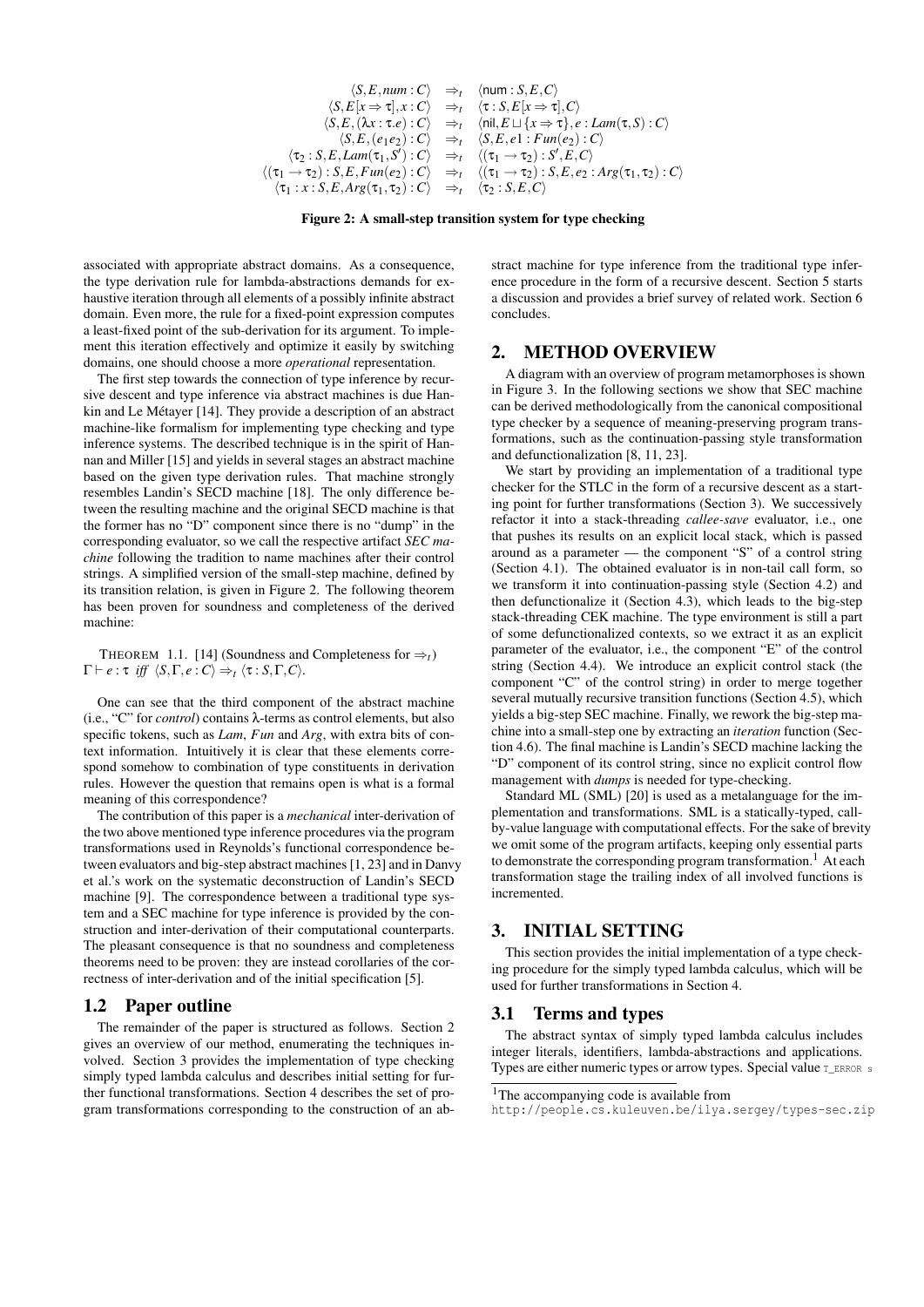



is used for typing errors and cannot be a substituent of any other type. We implement terms and types with the following SML data types:

```
datatype term = LIT of int
                | IDE of string
| LAM of string * typ * term
                | APP of term * term
datatype typ = T_NUM
               | T_ARR of typ * typ
               | T_ERROR of string
```
# 3.2 Type checking procedure

Typing environments TEnv represent bindings of identifiers to types. They carry typing assumptions about free variables in  $\lambda$ -terms. The value empty corresponds to an empty environment, extend extends an environment with a new binding of a variable into a type and, finally, the function lookup extracts the typing assumption, associated with a particular variable. A lookup may fail, which is reflected by its return type  $\prime$  a option  $^2$ .

```
signature TEnv =
sig
  type 'a gamma
   val empty : ( string * 'a) gamma
   val extend : string * 'a * ( string * 'a) gamma ->
( string * 'a) gamma
val lookup : string * ( string * 'a) gamma -> 'a option
end
```
The canonical procedure for type checking [22, pages 113-116] is implemented as a recursive descent.

```
exception TYPING_ERROR of string
```

```
check0 : term * typ gamma -> typ *)
fun check0 (LIT n, gamma)
     = T NUM
   | check0 (IDE x, gamma)
     = (case TEnv . lookup (x , gamma ) of ( SOME t) => t)
   | check0 (LAM (x, arg_type, body), gamma)<br>= let val body_type = check0 (body,
             (TEnv.extend (x, arg_type, gamma)))
        in T_ARR (arg_type, body_type)
        end
   | check0 (APP (e1, e2), gamma)<br>
= let val T_ARR (t1, t2) = check0 (e1, gamma)<br>
val arg_type = check0 (e2, gamma)
        \textbf{in} \textbf{if} \text{arg}_\text{type} = t1then t2
            else raise (TYPING_ERROR "type_mismatch")
        end
(* type check : term \rightarrow typ *)fun type_check t = check0 (t, TEnv. empty)
```
## 3.3 Representation of typing errors

Three kinds of typing errors might occur during type checking:

- *Undefined identifier in an environment*, corresponds to the MatchError exception of SML raised in the second clause of check0 function.
- *Non-arrow type in a function position*, is represented by a MatchError raised at the top-level of check0 function
- *A type mismatch between a function parameter type and an argument type*, a TYPING\_ERROR exception is raised at the last clause of check0 function.

Moreover, there are at least three different ways to represent typing errors in practice and propagate the information about them to the client of the type checker.

- 1. *"Bubbling up"*: for results of recursive calls, the type-checking procedure checks explicitly whether the result is a type error. If it is, this information is returned immediately to an "upper level".
- 2. *Using exceptions*: when a type error occurs, the necessary information for a client of the type checker can be put into an exception, which is immediately raised. This approach is employed in the described implementation of the function check0.
- 3. *Continuation dropping*: if the type-checker is in continuationpassing style, one can interrupt the current control flow in case of a typing error. Then an error value will be returned instead of applying the continuation to the result [7].

In the following series of transformations we will be switching between the second and the third approaches.

# 4. FROM RECURSIVE DESCENT TO SEC MACHINE

In this section we describe a systematic approach to the construction of an abstract machine for type inference from a traditional type inference procedure in the form of recursive descent. The approach takes advantage of Reynolds's functional correspondence between different ways to represent semantic artifacts [23] and more recent work by Danvy et al. on the deconstruction of Landin's SECD machine [9].

## 4.1 Extracting a result stack

In the canonical implementation of a type checker the results of nested calls of the check0 function are allocated on local stack

 $2$ In order to keep to the uniform approach for different semantics for type inference [17, 25], we leave environments parametrized by the type parameter  $\prime$  a, which is instantiated with  $\text{tr}_{\text{YP}}$  in this case.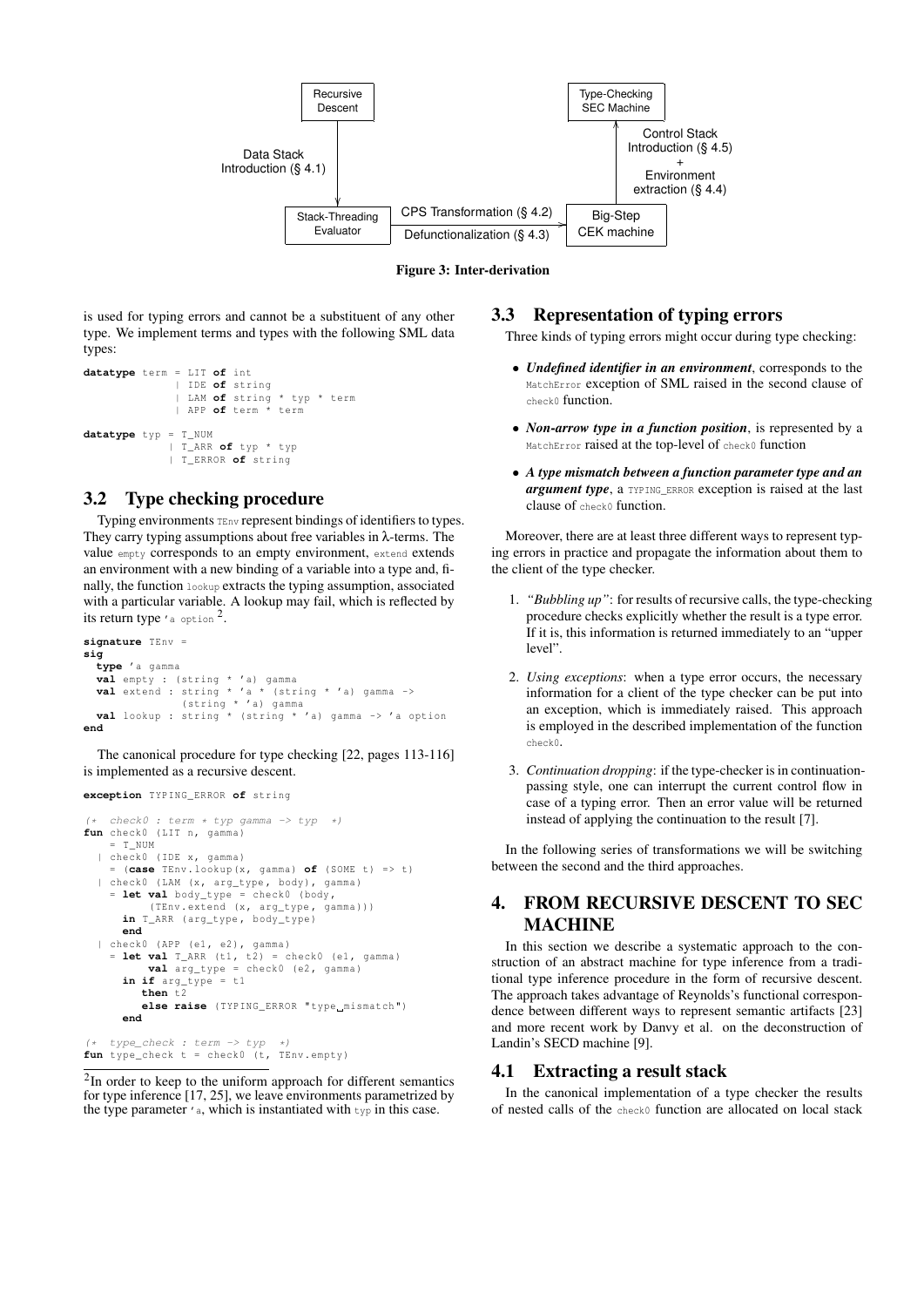frames of callees. We represent this model explicitly by introducing local result stacks and passing them around as an explicit parameter of check1 function. A data stack, which is the "S" component of a control string for the machine presented in Section 1, stores intermediate values after they have been computed but before they are used. Computing an expression leaves its value on top of the data stack. Applications expect to find their argument and a function on top of this data stack. In case of nested calls the immutable part of the stack is saved by a callee, whereas, a caller is invoked with a reduced or fresh stack. This kind of evaluator is classified as a *callee-save*, explicit stack-threading one according to Danvy and Millikin [9, Appendix D].

The implementation of the function type\_check is changed correspondingly to take the head of the result list as the result of a computation.

```
check1 : term * typ list * typ gamma -> typ list *)
fun \ncheck{1} \ncheck{1} \ncheck{1} \ncheck{1} \ncheck{1} \ncheck{1} \ncheck{1} \ncheck{1} \ncheck{1} \ncheck{1} \ncheck{1} \ncheck{1} \ncheck{1} \ncheck{1} \ncheck{1} \ncheck{1} \ncheck{1} \ncheck{1} \ncheck{1} \ncheck{1} \ncheck{1} \ncheck{1} \ncheck{1} \ncheck{1} \ncheck{1} \ncheck{1} \ncheck{1} \ncheck{1} \ncheck{1} \ncheck{1} \ncheck{1} \ncheck{1} \ncheck{1} \ncheck{1} \ncheck{1} \ncheck{1} \ncheck| check1 (IDE x, s, e)
       = (case TEnv . lookup (x , e) of ( SOME t) => t :: s)
    | check1 (LAM (x, arg_type, body), s, e)
       = let val ( body_type :: _) =
                        check1 (body, nil,
                                       (TEnv.extend (x, arg_type, e)))
          in T_ARR ( arg_type , body_type ) :: s
          end
    \lvert check1 (APP (e1, e2), s, e)
       = let val s0 as (T_ARR (t1, t2) :: ) =<br>check1 (e1, nil, e)
                 val (arg_type :: x :: \_) = check1 (e2, s0, e)in if arg_type = t1
then t2 :: s
               else raise (TYPING_ERROR "type_mismatch")
          end
      (* type_check : term -> typ *)
fun type check t
    = let val (v :: s) = check1 (t, \text{nil}, \text{TEnv.empty})in v end
```
## 4.2 CPS transformation

The function check1 from the previous section is transformed into continuation-passing style (CPS). This is done in three steps, as described in Danvy's report [4]. Briefly, each intermediate result of a computation is extracted into a new local variable, their computations are sequentialized and a new formal parameter, namely, a continuation is introduced. Thus the intermediate results are named by the formal parameters of each of the lambda-abstractions that define the continuation.

```
(* check2 : term * typ list * typ gamma * (tvD \text{ list } -> tvD \text{ list } -> tvD \text{ list } *)(typ list \rightarrow typ list)
fun check2 (LIT n, s, e, k) = k (T_N) (t) (t) (t) (t)| check2 (IDE x, s, e, k)
     = k (case TEnv . lookup (x , e) of ( SOME t) => t :: s)
  | check2 (LAM (x, arg_type, body), s, e, k)
     = check2 (body, nil, (TEnv.extend (x, arg_type, e)),
             fn (body type :: s0) =>
                 k (T_ARR \ (arg_type, body_type) :: s))
  | check2 (APP (e1, e2), s, e, k)
     = check2 (e1, nil, e,
         fn ( s0 as (T_ARR (t1, t2) :: ))check2 (e_2, so, e_1)fn (arg_type :: x :: _) =>
                    if arg_type = t1<br>
then k (t2 :: s)
                   else ( T_ERROR " type_mismatch" ) :: nil ) )
(* type_check : term -> typ *)
fun type_check t<br>= let val (v : : s) = check2 (t, ni),
                                       TEnv.empty, fn \times \Rightarrow x)in v end
```
Since we CPS-transformed our program, we may replace exception raising by non-local returns, as it is done now in the last clause of check2 function: a  $T$  ERROR is returned directly if a typing error occurs. This small transformation corresponds to the switching between the second and third methods of typing error representation described in Section 3. The resulting procedure, considered as an interpreter of  $\lambda$ -terms, is a traditional continuation-passing one.

# 4.3 Defunctionalization

The next step is to defunctionalize the continuations in the implementation of the type checker from Section 4.2. The function space of the considered program is inhabited by the four function values that arise from considering four function abstractions from the definitions of functions check2 and type check: one initial continuation in type\_check and three more in two last clauses of check2. We therefore partition the function space into four summands and represent it as the following first-order data type:

```
datatype cont = CONT_MT
                    | CONT_LAM of typ * cont * typ list
| CONT_FUN of cont * term * typ gamma
                    | CONT_ARG of typ * typ * cont
```
Those defunctionalized continuations represent first-order *evaluation contexts* of type computations on top of the abstract syntax of the calculus. Contexts are produced at places of former lambda-abstractions (the initial call of the function type\_check and third and forth clauses of the function check2) and consumed by a "dispatcher"-like function continue3.

```
(* \text{ check3 : term * typ list * typ game * cont ->typ \; list \; * )fun check3 (LIT n, s, e, C)
     = continue3 (C, (T_NUM :: s))
   | check3 (IDE x, s, e, C)
     = continue3 (C, case TEnv.lookup (x, e)
                         of ( SOME t) => t :: s)
  | check3 (LAM (x, arg_type, body), s, e, C)
     = check3 (body, nil, (TEnv.extend (x, arg_type, e)),<br>CONT_LAM (arg_type, C, s))
  | check3 (APP (e1, e2), s, e, C)
     = check3 (e1, s, e, CONT_FUN (C, e2, e))
    continue3 : cont * typ list -> typ list *and continue3 (CONT_MT, s)
    = s
  | continue3 (CONT_LAM (arg_type, C, s),
                  (body_type :: s0)= continue3 (C, T_ARR (arg_type, body_type) :: s)
  | continue3 (CONT_FUN (C, e2, e),<br>
s0 as (T_ARR (t1, t2) :: _))<br>
= check3 (e2, s0, e, CONT_ARG (t1, t2, C))
  | continue3 (CONT_ARG (t1, t2, C), (arg_type :: x :: s1))
     = if arg_type = t1
       then continue3 (C, t2 :: s1)<br>else (T_ERROR "type_mismatch") :: nil
   type check : term \rightarrow typ \star)
fun type_check t
  = let val (v :: s) = check3 (t, \text{nil}),
                                      TEnv . empty , CONT_MT )
     in v end
```
The resulting machine is an analogue of the well-known environmentbased CEK machine with an explicit component s for the result stack [13]. Each tail call implements a state transition of the machine.

#### 4.4 Extracting an environment to a parameter

One can notice that a type environment is part of the data type of evaluation contexts. We massage the type checking machine by extracting an environment to a separate explicit parameter of the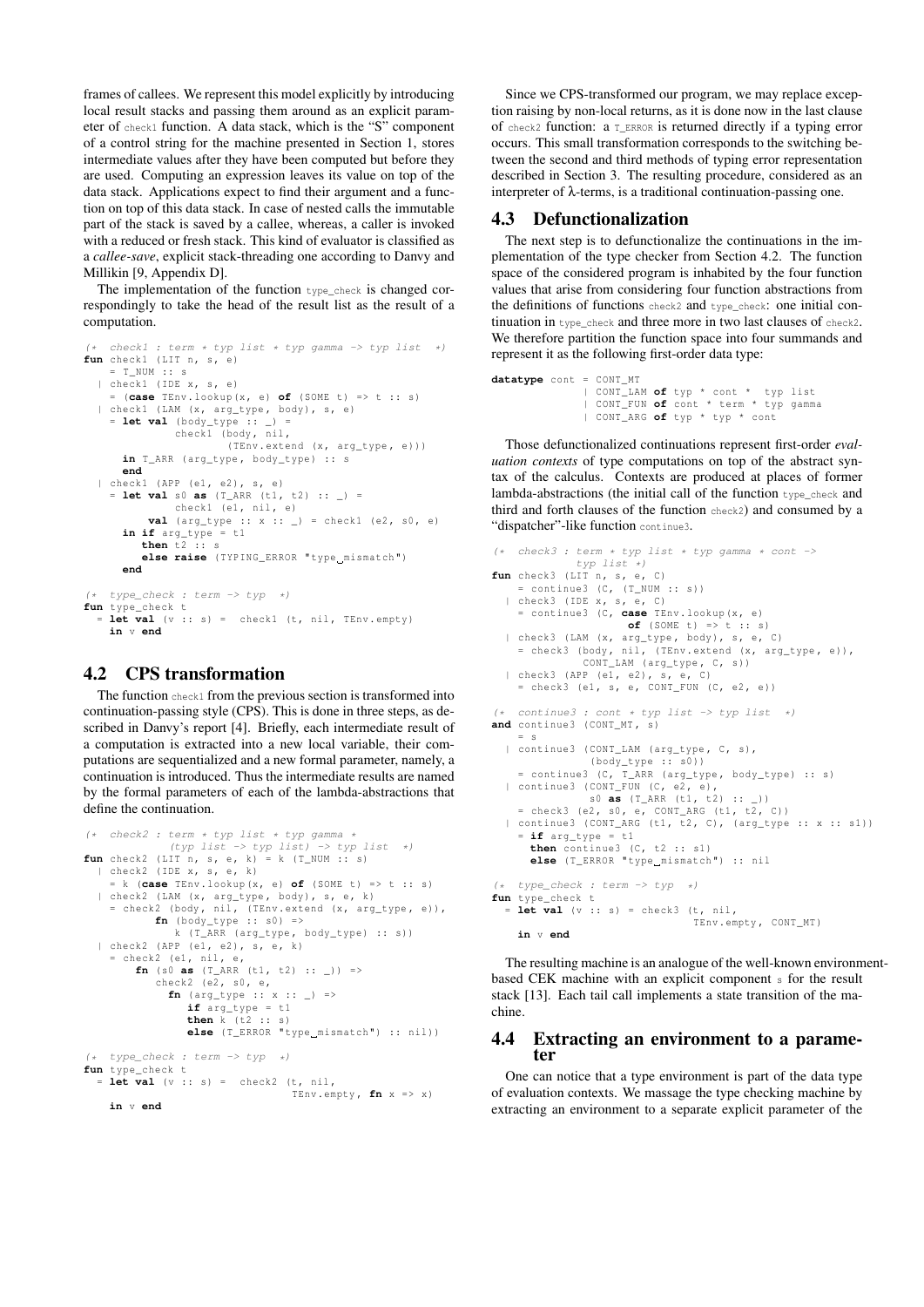function continue4. It will correspond to the component "E" in the control string of the final abstract machine. Now the constructor CONT\_FUN, which is consumed by continue4, does not contain an environment as a parameter. We also rearrange parameters of the data type cont to give it a list-like shape. The data type of contexts is now as follows:

```
datatype cont = CONT_MT
                | CONT_LAM of typ * typ list * cont
                | CONT_FUN of term * cont
               | CONT_ARG of typ * typ * cont
```
A next natural step is to take advantage of the list-like structure of contexts represented by cont.

## 4.5 Adding an explicit control stack

In this section we introduce the last component of the control string of the abstract machine, namely, the *control stack* "C". The defunctionalized contexts from the Section 4.4 expose a stack-like structure with CONT\_MT as the "empty" element. The structure can be refactored into a stack of control tokens, corresponding to particular summands of cont. To unify the structure of states we also introduce one more extra control token for terms. Control stack tokens are represented by the following data structure:

```
datatype control_element = C_ARG of typ * typ
                         | C_FUN of term
                         | C_LAM of typ * typ list
                         | C_TERM of term
```
Former CONT\_MT element corresponds now to an empty control stack. Since the domain of control elements is now "lifted" to control\_element, we may safely merge continue4 and check4 functions to get the unified function check5.

```
(* check5 : typ list * typ gamma * control_element list
-> typ list *)
fun check5 (s , e , C_TERM ( LIT n) :: C)
   = check5 ( T_NUM :: s , e , C)
| check5 (s , e , C_TERM ( IDE x) :: C)
     = check5 (case TEnv . lookup (x , e)
                   of (SOME t) => t :: s, e, C)
   | check5 (s, e, C_TERM (LAM (x, arg_type, body)) :: C)
     = check5 (nil, TEnv. extend (x, arg_type, e),
   C_TERM body :: C_LAM (arg_type, s) :: C)<br>| check5 (s, e, C_TERM (APP (e1, e2)) :: C)
     = check5 (s, e, C_TERM e1 :: C_FUN e2 :: C)
   | check5 (( body_type :: s0 ), e ,
C_LAM ( arg_type , s) :: C)
   = check5 (T_ARR (arg_type, body_type) :: s, e, C)<br>| check5 (s0 as (T_ARR (t1, t2) :: _), e, C_FUN e2 :: C)<br>= check5 (s0, e, C_TERM e2 :: C_ARG (t1, t2) :: C)
   | check5 (v2 :: x :: s1, e,
                C_ARG (arg_type, result_type) :: C)
     = if v2 = arg_type
        then check5 ( result_type :: s1 , e , C)
else T_ERROR " parameter type mismatch " :: nil
   | check5 (s, e, nil)
      = stype\_check : term \rightarrow typ \rightarrow)and type_check t
   = let val (v : : s) = check5 (nil, TEnv . empty)C_TERM t :: nil)
     in v end
```
The resulting interpreter is a big-step SEC machine where each tail call of check5 corresponds to a transition. Now we are going to turn it into a small-step machine by introducing an explicit driverloop function.

## 4.6 From a big-step to a small-step SEC machine

Since the big-step SEC machine from Section 4.5 has only one type of control string, it is straightforward to transform it into a small-step machine by introducing a dedicated driver-loop function iterate6:

```
type state = typ list * typ gamma * control_element list
(* step6 : state \rightarrow state *)fun step6 (s, e, C_TERM (LIT n) :: C)<br>= (T\_NUM :: s, e, C)| step6 (s, e, C_TERM (IDE x) :: C)
       = (case TEnv . lookup (x , e) of ( SOME t) => t :: s , e , C)
   | step6 (s, e, C_TERM (LAM (x, arg_type, body)) :: C)
   = (nil , TEnv . extend (x , arg_type , e),
C_TERM body :: C_LAM ( arg_type , s) :: C)
| step6 (s , e , C_TERM ( APP (e1 , e2 )) :: C)
       (s, e, C_TERM e1 :: C_FUN e2 :: C)| step6 ((body_type :: s0), e, C_LAM (arg_type, s) :: C)
     = (T_RRR (arg_type, body_type) :: s, e, C)
   | step6 (s0 as (T_ARR (t1, t2) :: _), e, C_FUN e2 :: C)<br>= (s0, e, C_TERM e2 :: C_ARG (t1, t2) :: C)
   | step6 (v2 :: x :: s1, e,<br>C_ARG (arg_type, result_type) :: C)
     = if v2 = arg_type
        then (result_type :: s1, e, C)<br>else raise (TYPING_ERROR "type_mismatch")
   iterate6 : state \rightarrow typ \rightarrowfun iterate6 (v :: s, \overline{\phantom{0}}, nil)
     = v| iterate6 state
     = iterate6 ( step6 state )
(* type_check : term \rightarrow typ *)fun type_check term
    iterate6 (nil, TEnv. empty, C_TERM term :: nil)
```
At each step of the execution the machine performs a transition to a new state and the function iterate6 checks the termination condition. This last transition completes our chain of transformations. The transition function of the described small-step SEC machine corresponds directly to the set of transition rules, given in Figure 2. Arrow types are consumed implicitly in the last transition rule being popped from the result stack *S* with no additional check. However, the necessary check of type correspondence is performed thanks to the control element  $Arg(\tau_1, \tau_2)$ .

## 5. DISCUSSION

The approach described in this paper allows one to derive mechanically abstract machine operational representation for type derivations from their computational counterparts, implemented in the form of recursive descent. However all presented artifacts are handcrafted, the implementation of the *automatic* transformation is to be addressed in the future work. All described transitions, except environment extraction as we described it, are well-known for implementors of interpreters for functional programming languages. In general, the present technique scales for implementation of many static analyses defined compositionally in the form of derivation rules: all one needs to do is to provide a straightforward initial implementation of the appropriate recursive descent. This section discusses properties of the presented correspondence, its applications and related work.

## 5.1 Applications

The transition system described in Figure 2 exhibits some generic elements, which can be adjusted according to the specific procedure of computations involving types. As it has been shown through Sections 4.2—4.5, the control stack elements *Lam*, *Fun* and *Arg* are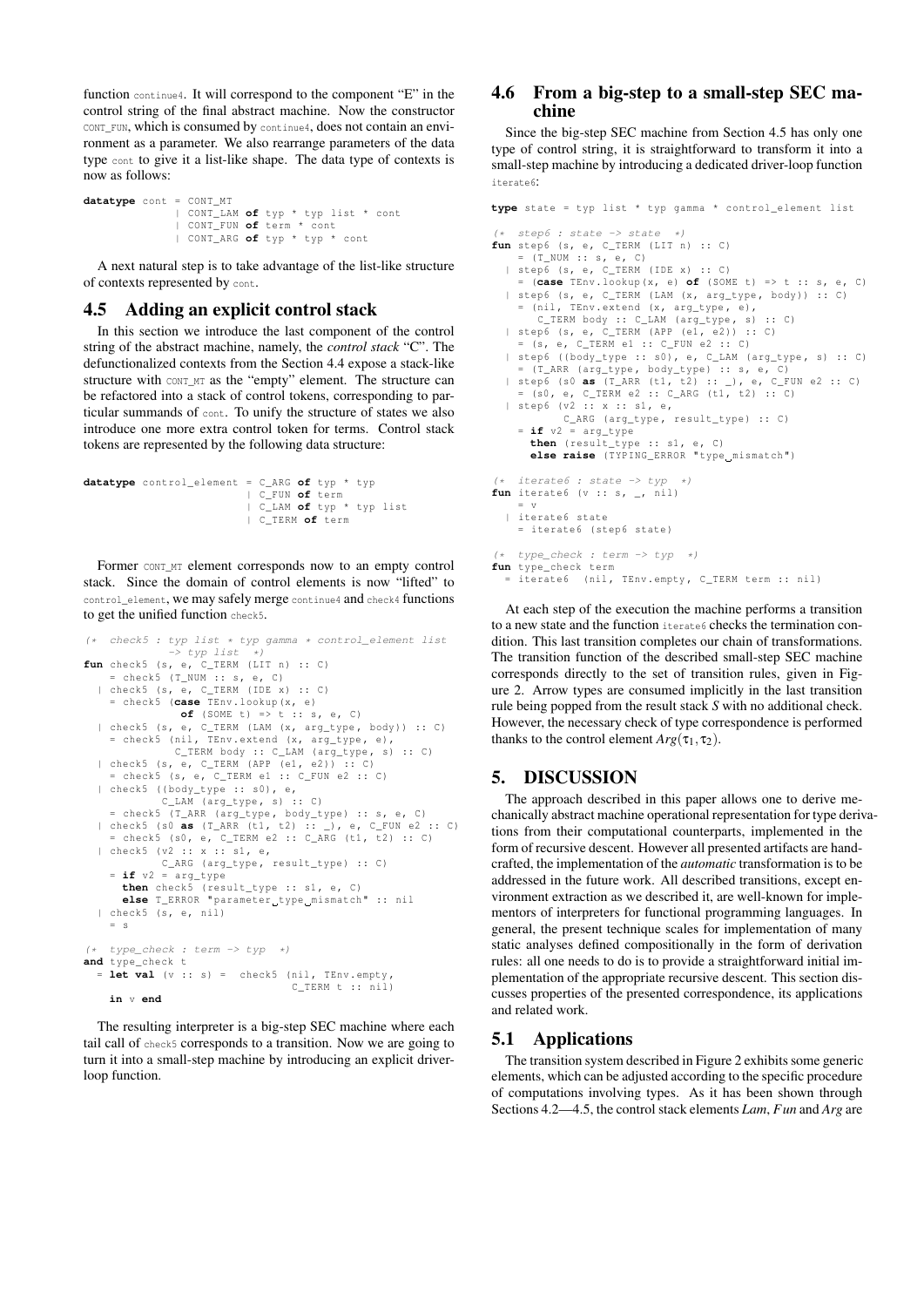derived from defunctionalized continuations. They trigger systemspecific computations involving combinations of previously obtained types, stored in the result stack *S*.

Hankin and Le Métayer [14] in their work on lazy types derive an abstract machine similar to the one we have constructed in this paper. The type system they consider is augmented with Jensen's strictness logic [16]. As a consequence, a computational counterpart for the typing for lambda-abstractions involves iterating through multiple *abstract values* of the formal parameter's type, that leads to the exponential complexity of the derivation algorithm. In our transition system this possible pitfall would correspond to the computation of the third and fifth transition rules in Figure 2. The abstract machine-like representation allows one to coarsen the result of a type derivation by choosing different abstract domains to iterate through when the control element *Lam* is processed.

The similar idea is applicable to a more recent work on a type system for security and abstract non-interference by Zanardini [28]. Non-interference refers to the possibility that two computations can be distinguished by observing some public parts of data. Types in the described system have denotational meaning and are defined in terms of abstract value domains and identify properties which domains cannot distinguish. Parity or the sign of an integer, are the simplest examples of such abstract properties. The appropriate type system is encoded originally in terms of derivation rules, which involve iterations through possibly infinite semantic domains. From the abstract machine point of view, such an iteration would be triggered by control stack elements. It does not change the nature of type to be computed but makes it more precise depending on chosen semantic domains. Thus, an abstract machine-like representation would give an effective way to control the precision of the type-based analysis just by redefining the meaning of appropriate control stack elements.

#### 5.2 Related work

The functional correspondence between different semantics artifacts has been recently applied to various tasks. Ager et al. [2] investigate a correspondence between semantics described in terms of monadic evaluators and languages with computational effects. They show that a calculus for tail-recursive stack inspection corresponds to a lifted state monad. This correspondence allows one to combine it with other monads and obtain abstract machines with both tail-recursive stack inspection and other computational effects. The similar technique applied to the standard call-by-need reduction for the λ-calculus yields a reduction-free stateless abstract machine and a heapless natural semantics for call-by-need evaluation [10]. Danvy and Zerny [12] present a purely syntactic theory of graph reduction for the canonical combinators S, K, and I, where graph vertices are represented with evaluation contexts and let expressions. This syntactic theory is expressed as a reduction semantics. Through the series of functional transformations, the authors derive a store-based abstract machine whose architecture coincides with that of Turner's original reduction machine.

Reduction semantics for type checking, proposed initially by Kuan et al. [17], is another operational view on type inference algorithms. Defined as a set of term-reduction rules, such a termrewriting system gives an operational view on the semantics of type checking, which is useful for debugging complex type systems, since the developer can trace each step of the type computation. Dealing with this term-rewriting system requires one to show explicitly that an underlying type inference algorithm is equivalent to the traditional system described as a set of derivation rules. For this purpose, appropriate completeness and soundness theorems need to be proven. As it was shown recently by Sergey and Clarke [25], a correspondence between a traditional type system and a corresponding reduction-based semantics for type inference can be provided by the construction and inter-derivation of their computational counterparts in the spirit of the current work and recently described systematic functional transformations [6].

Anton and Thiemann [3] took reduction semantics for different implementations of coroutines from the literature and obtained equivalent definitional interpreters by applying the same sequence of transformations we used. The obtained operational semantics is transformed further into a denotational implementation that provides a necessary basis to construct a sound type system.

### 5.3 Future work

In the further research we are going to address scalability issues of the described approach. In the presence of various pluggable type systems one may want to augment the typing rules or add new ones, so the resulting abstract machine will change as well. The natural question is how to reflect these changes incrementally without going again through the whole chain of described transformations. We also leave a comparison of different implementations of a type checker with respect to performance to the future work.

The relation between attribute grammar approaches and the described transformations is another interesting topic of discussion. Since attributes are functions from AST nodes to attribute values, type checking can be represented as a computation of such attribute values. However, the described approach deals with an *eager* semantics of type checking whereas practical attribute grammars perform the value computation *lazily*. The possible way to unify these two approaches is to derive a call-by-need semantics for type checking.

## 6. CONCLUSION

In program analysis, one always has to distinguish between an analysis as its formal definition and a program that implements it. This paper proposes a methodology to bridge this gap by using the inter-derivational method due Reynolds [23] and Danvy et al. [6]. As an example, two implementation of a traditional type checking algorithm are considered: one in the form of recursive descent and another in the form of Landin's SECD machine. The correspondence between these two models is provided by the construction and inter-derivation of their computational counterparts. Through a series of behaviour-preserving program transformations we have shown that both models are computationally equivalent. Starting from one particular traversal strategy, a family of algorithms is derived. All of them implement this traversal strategy, but exhibit different computational properties. The result is a step towards reusing different computational models for compositional program analyses, such that the equivalence of the models is correct by construction.

## Acknowledgements

We wish to acknowledge the valuable comments of Olivier Danvy on early drafts of the paper. We also thank the anonymous reviewers for their constructive feedback.

## 7. REFERENCES

[1] M. S. Ager, D. Biernacki, O. Danvy, and J. Midtgaard. A Functional Correspondence between Evaluators and Abstract Machines. In *Proceedings of the 5th ACM SIGPLAN international conference on Principles and practice of declaritive programming*, PPDP '03, pages 8–19, New York, NY, USA, 2003. ACM.